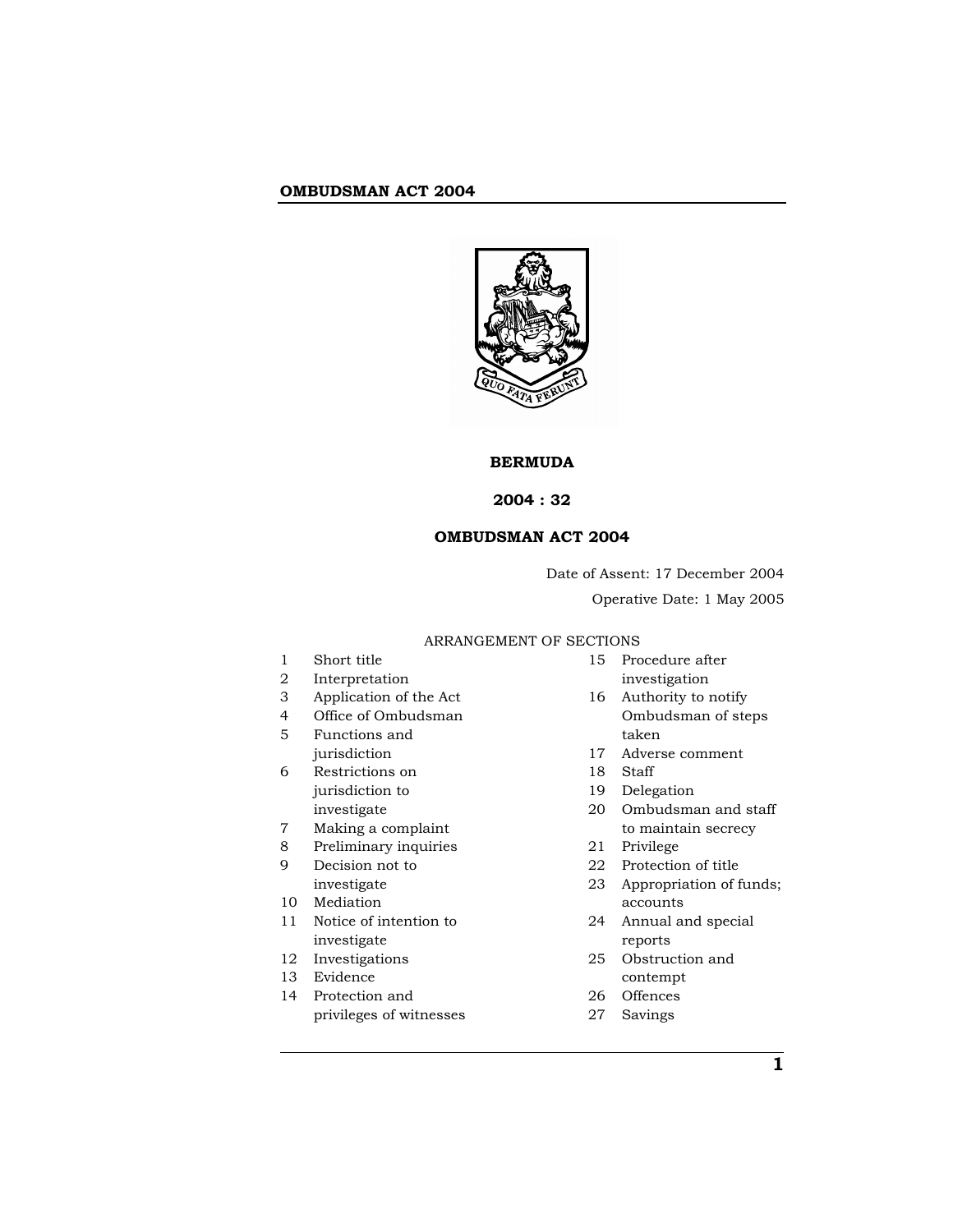28 Transitional

SCHEDULE

29 Commencement

WHEREAS the office of Ombudsman was established in 2001 by section 93A of Schedule 2 to the Bermuda Constitution Order 1968: and

WHEREAS it is expedient to enact the Ombudsman Act 2004 to prescribe the functions and jurisdiction of the Ombudsman and related matters:

Be it enacted by The Queen's Most Excellent Majesty, by and with the advice and consent of the Senate and the House of Assembly of Bermuda, and by the authority of the same, as follows:

#### **Short title**

1 This Act may be cited as the Ombudsman Act 2004.

#### **Interpretation**

2 (1) In this Act, unless the context otherwise requires —

"administrative action" means any action taken by or on behalf of an authority in the exercise of its administrative functions and  $in$ cludes  $-$ 

- (a) a decision or an act;
- (b) a failure to make a decision or do an act, including a failure to provide reasons for a decision;
- (c) a recommendation;
- (d) any action taken because of a recommendation; or
- (e) a failure to make a recommendation;
- "authority" means a department or other body to which this Act applies;
- "complainant" means a person who makes a complaint under this Act;

"Constitution" means the Constitution of Bermuda contained in Schedule 2 to the Bermuda Constitution Order 1968;

"Court" means the Supreme Court;

"investigation" means an investigation under this Act;

- "maladministration" means inefficient, bad or improper administration and, without derogation from the generality of the foregoing, includes  $-$ 
	- (a) unreasonable delay in dealing with the subject matter of an investigation;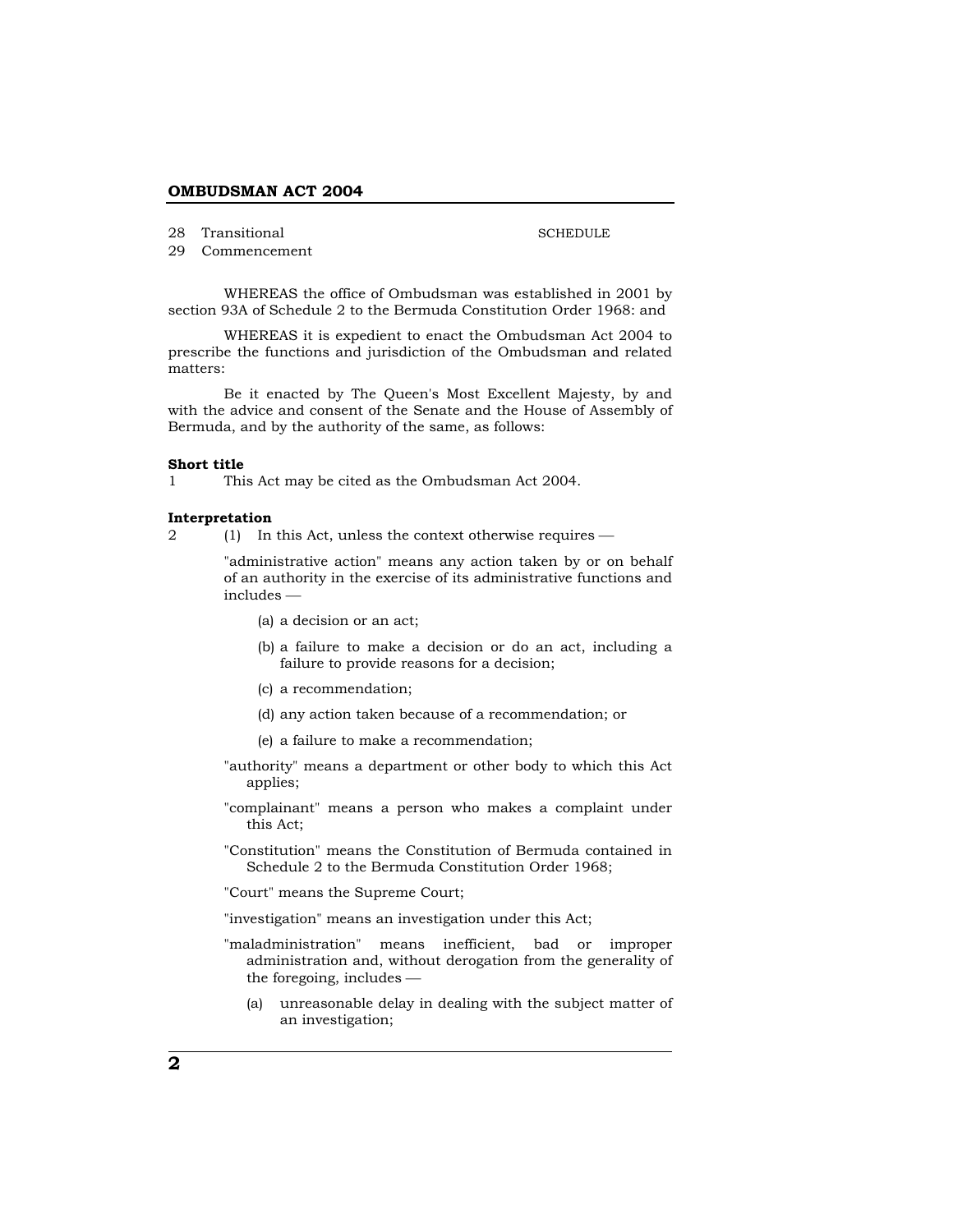- (b) abuse of any power (including any discretionary power); or
- (c) administrative action that was  $-$ 
	- (i) contrary to law;
	- (ii) unfair, oppressive or improperly discriminatory or based on procedures that are unfair, oppressive or improperly discriminatory;
	- (iii) based wholly or partly on a mistake of law or fact or irrelevant grounds;
	- (iv) related to the application of arbitrary or unreasonable procedures; or
	- (v) negligent;

"Ombudsman" means the person for the time being appointed by the Governor to the office of Ombudsman established by section 93A of the Constitution;

"Public Service Commission" means the Commission established under section 81 of the Constitution.

 (2) Any reference in this Act to an authority includes a reference to the officers and employees of that authority.

#### **Application of Act**

- 3 This Act applies to the following authorities
	- (a) government departments;
	- (b) public authorities;
	- (c) Government boards; and
	- (d) any other corporation or body  $-$ 
		- (i) which is established by Act of the Legislature or in any other manner by a Minister; or
		- (ii) whose revenues derive directly from money provided by the Legislature or a fee or charge of any other description authorised by the Legislature.

#### **Office of Ombudsman**

4 (1) The Governor shall, in accordance with section 93A of the Constitution, by Instrument under the Public Seal, appoint a person to the office of Ombudsman.

(2) The Ombudsman shall have an official seal.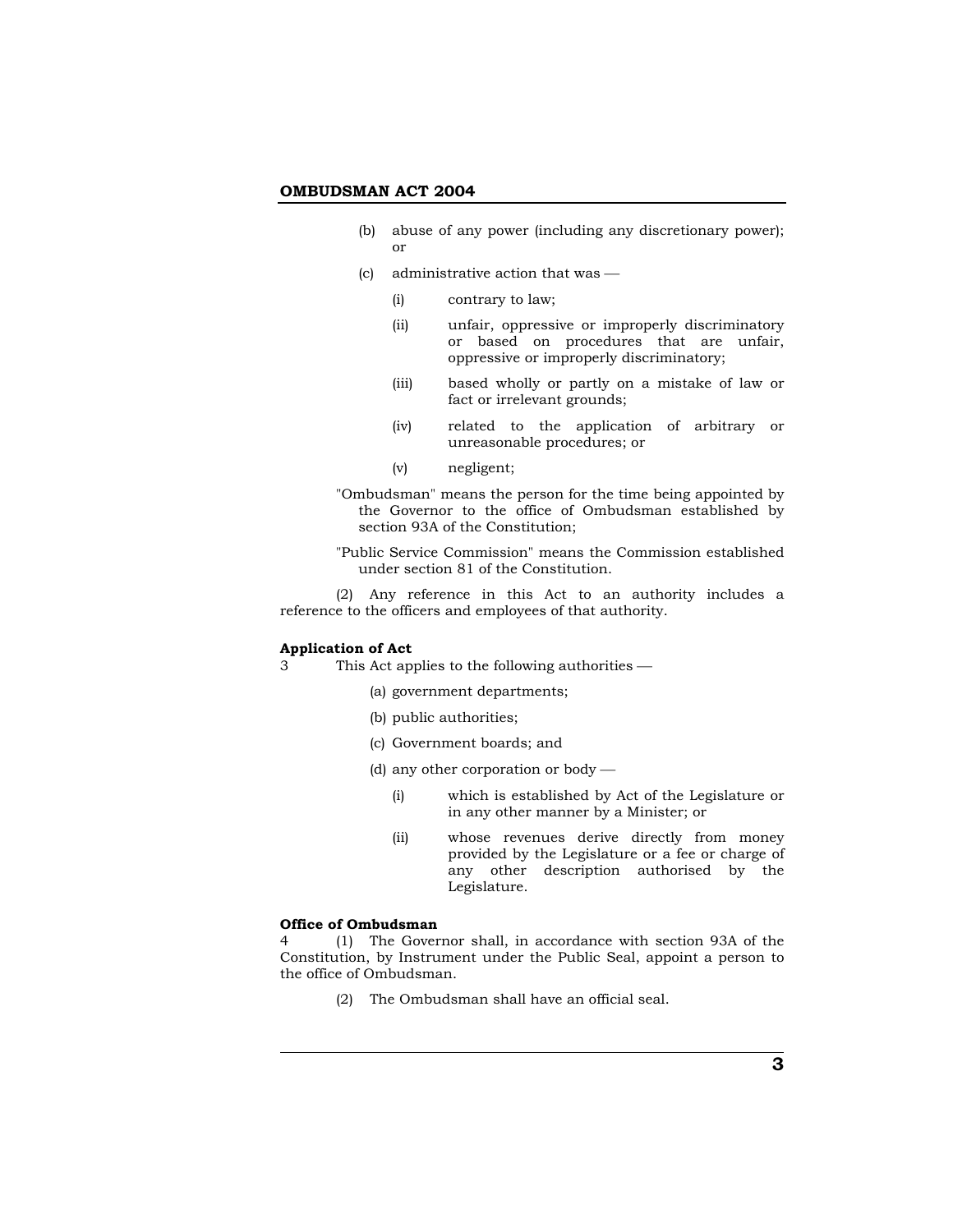(3) The salary of the Ombudsman shall be charged on the Consolidated Fund.

 (4) Subject to such exceptions as the Governor acting in his discretion may authorise by directions in writing, the Ombudsman shall not hold any office of profit other than that of Ombudsman or otherwise engage in any other occupation for reward outside the duties of the office of Ombudsman.

# **Functions and jurisdiction**

 $5$  (1) The functions of the Ombudsman are  $-$ 

- (a) to investigate any administrative action of an authority for the purpose of deciding whether there is evidence of maladministration on the part of the authority;
- (b) pursuant to an investigation, to make recommendations to the authority concerning any administrative action that formed the subject of the investigation and, generally, about ways of improving its administrative practices and procedures; and
- (c) to perform such other functions as may be conferred on him under this or any other Act.

 (2) Subject to this Act, the Ombudsman may investigate any administrative action taken by or on behalf of an authority  $-$ 

- (a) where a complaint is made to him by a person who claims to have been treated unjustly as a result of maladministration arising from or in connection with the administrative action taken by the authority; or
- (b) on his own motion, notwithstanding that no complaint has been made to him, where he is satisfied that there are reasonable grounds to carry out an investigation in the public interest.

 (3) The Ombudsman may conduct an investigation notwithstanding a provision in any enactment to the effect that  $-$ 

- (a) any decision, recommendation or act of an authority shall be final;
- (b) no appeal shall lie in respect thereof; or
- (c) no proceeding of an authority shall be challenged, reviewed, quashed or called in question.

 (4) If a question arises about the Ombudsman's jurisdiction to investigate a case, the Ombudsman or complainant may apply to the Court for an order declaratory of the Ombudsman's jurisdiction.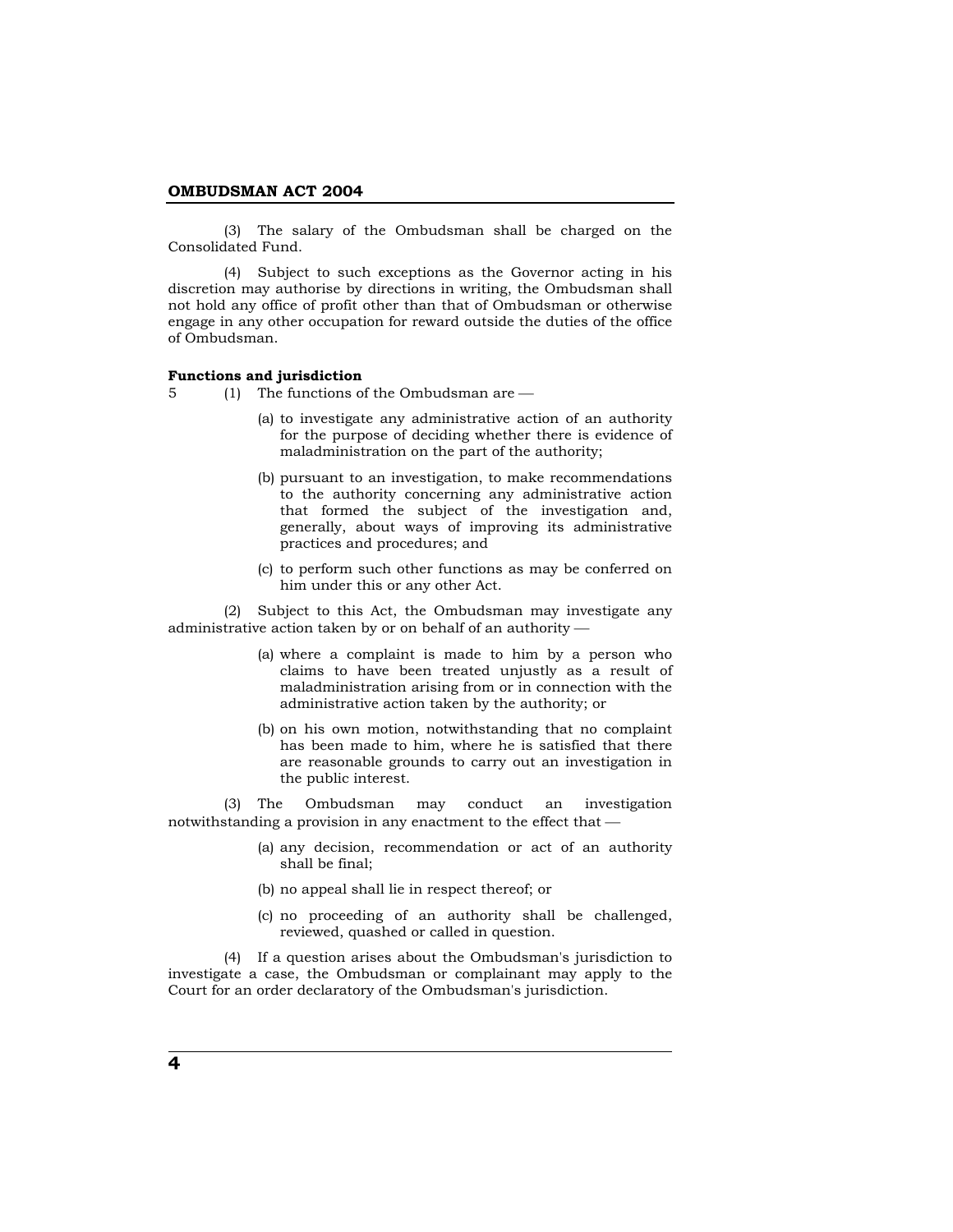### **Restrictions on jurisdiction to investigate**

6 (1) Where there is under any enactment a right of appeal or objection to a tribunal or a right to apply to a Court for a remedy in respect of administrative action taken by an authority, the Ombudsman shall not investigate such action  $-$ 

- (a) until after that right of appeal, objection or application has been exercised and determined; or
- (b) until after the time limit for the exercise of that right of appeal, objection or application has expired.

 (2) Notwithstanding subsection (1), the Ombudsman may investigate any administrative action of an authority in circumstances where the complainant has or had such right or remedy, if he is satisfied that in the particular circumstances it is not reasonable to expect the person to resort or to have resorted to it.

 (3) This Act does not authorise the Ombudsman to undertake any investigation that relates to any action or matter specified in the Schedule.

 (4) The Premier may, by order subject to the affirmative resolution procedure, amend the Schedule to add, delete or otherwise vary any entry therein.

## **Making a complaint**

record-

7 (1) A complaint to the Ombudsman about any administrative action of an authority  $-$ 

- (a) shall be made by the person aggrieved, but may be made on his behalf by a member of his family or other suitable person if the person by whom the complaint might have made is unable to act for himself;
- (b) may be made orally, electronically or in writing; and
- (c) shall be made within one year after the day the complainant first had notice of the administrative action.
- (2) Where a complaint is made to the Ombudsman, he shall
	- (a) the complainant's name, address and telephone number;
	- (b) the subject matter of the complaint; and
	- (c) the date when the complaint was made.

 (3) Where a person who is detained in custody or otherwise confined in an institution informs the person in charge or another person performing duties in connection with his detention or confinement, that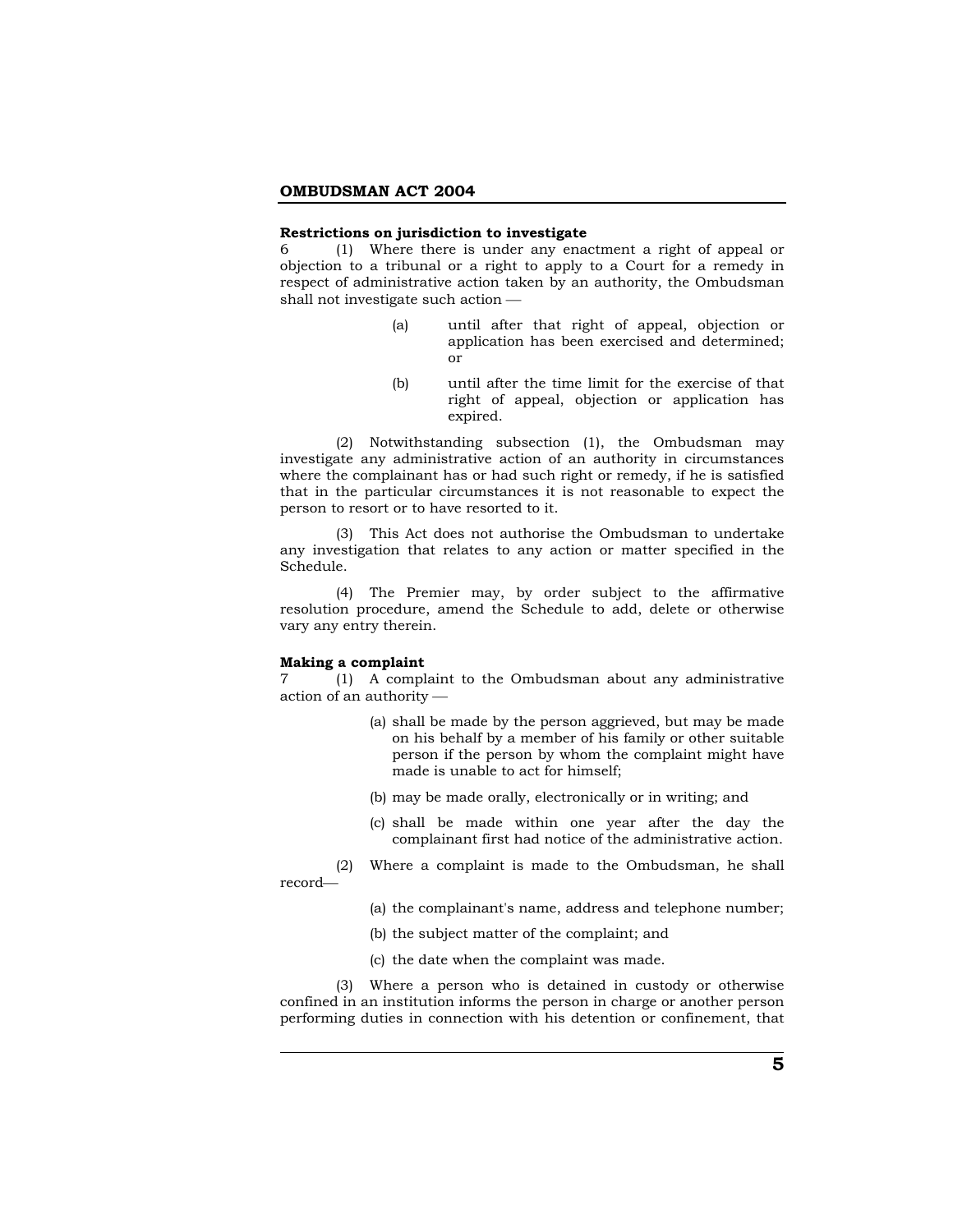he wishes to make a complaint to the Ombudsman, the person so  $informed -$ 

- (a) shall take all steps necessary to facilitate the making of the complaint including the provision of an unsealed envelope; and
- (b) without delay, shall send such envelope to the Ombudsman, sealed.

 (4) A communication from the Ombudsman to a person confined or in custody as described in subsection (3) shall be forwarded to that person in a sealed envelope.

 (5) The Ombudsman shall write to a complainant acknowledging receipt of the complaint.

# **Preliminary inquiries**

8 For the purpose of determining whether to undertake an investigation, the Ombudsman may conduct such preliminary inquiries as he considers appropriate.

## **Decision not to investigate**

9 (1) The Ombudsman may decide not to investigate a complaint if he is satisfied that  $-$ 

- (a) the complainant knew of the administrative action complained against more than one year before the date when the Ombudsman received the complaint;
- (b) the law or existing administrative procedure provides a remedy adequate in the circumstances for the complainant and, if the complainant has not availed himself of the remedy, there is no reasonable justification for the failure to do so; or
- (c) the complaint is frivolous, vexatious or not made in good faith.

 (2) The Ombudsman may decide not to further investigate a  $complain$  if  $-$ 

(a) the complainant has abandoned the complaint  $-$ 

- (i) by failing to advise the Ombudsman of a current address or a telephone number at which the Ombudsman can contact him; or
- (ii) by failing to respond after a reasonable number of attempts by the Ombudsman to contact him;
- (b) the complainant withdraws the complaint; or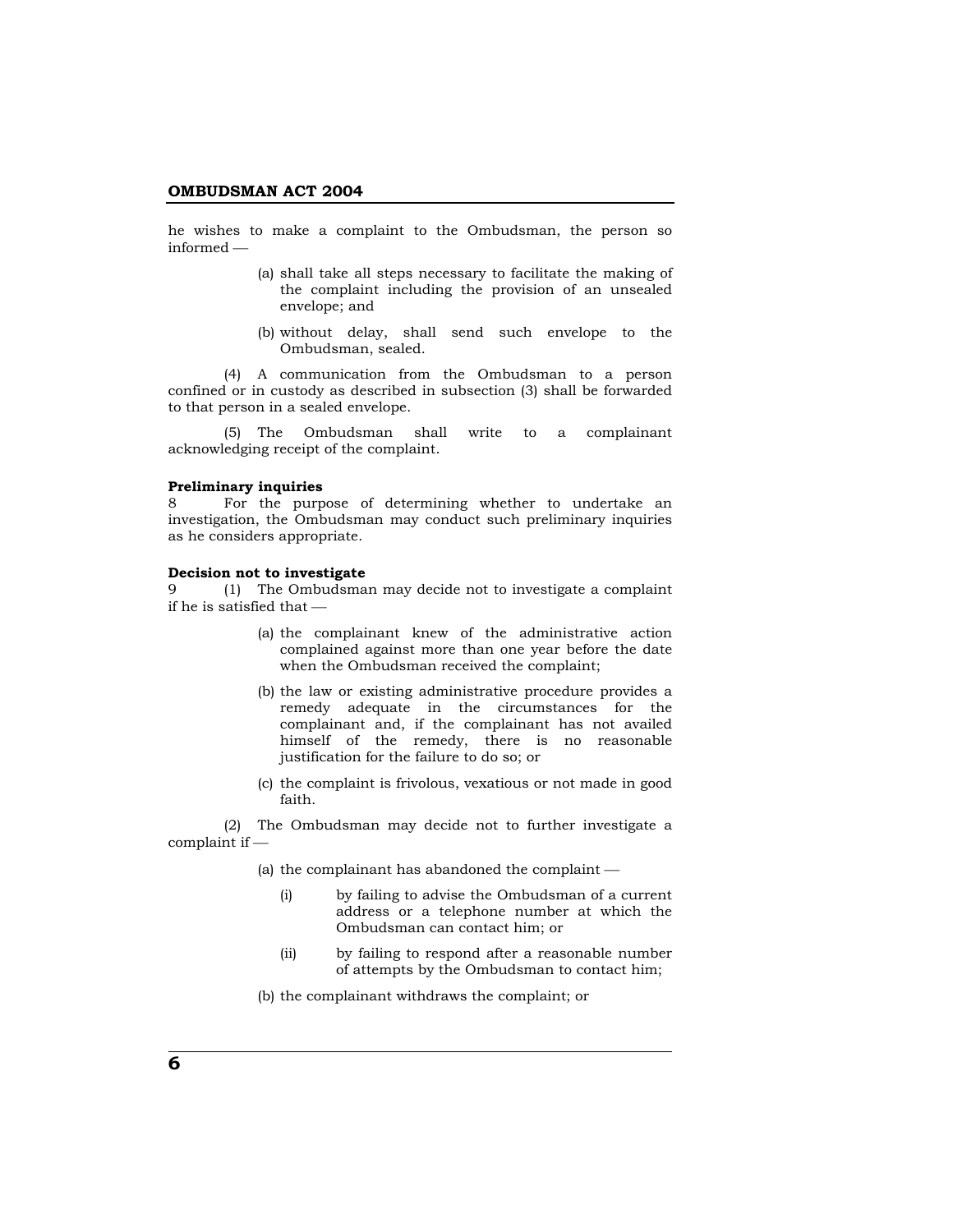(c) the complaint is settled or is successfully dealt with by mediation.

 (3) Where the Ombudsman decides not to investigate or further investigate a complaint, he shall notify the complainant and the authority of his decision and give reasons in writing for the decision.

 (4) The Ombudsman may indicate with the notification under subsection (3) any other recourse that may be available to the complainant.

#### **Mediation**

10 (1) The Ombudsman may decide to deal with a complaint by mediation under this section if he is of the opinion, having regard to all the circumstances of the case, that mediation is suitable in such circumstances*.*

 (2) The Ombudsman may authorise any person appointed under section 18 as a mediator in any mediation.

 (3) Participation in the mediation by the authority that is the subject of the investigation and the complainant is voluntary, and any party may withdraw at any time.

 (4) The mediator may decide to terminate the mediation at any time and, where he does so, he shall give reasons for his decision.

 (5) If an attempt to deal with a complaint by mediation under this section is unsuccessful  $-$ 

- (a) the complaint is to be treated under this Act as if the mediation had not taken place; and
- (b) the mediator is excluded from participating as an investigating officer in any subsequent investigation of the complaint.

 (6) Anything said or admitted during the mediation and any document prepared for the purposes of such mediation  $-$ 

- (a) shall not be admissible in evidence in any subsequent investigation of the complaint that is the subject of the investigation unless the person who said or admitted the thing, or to whom the document related, consents to its admission; and
- (b) shall not be admissible in evidence against any person in any court or at any inquiry or in any other proceedings,

and no evidence in respect of the mediation may be given against any person.

**7**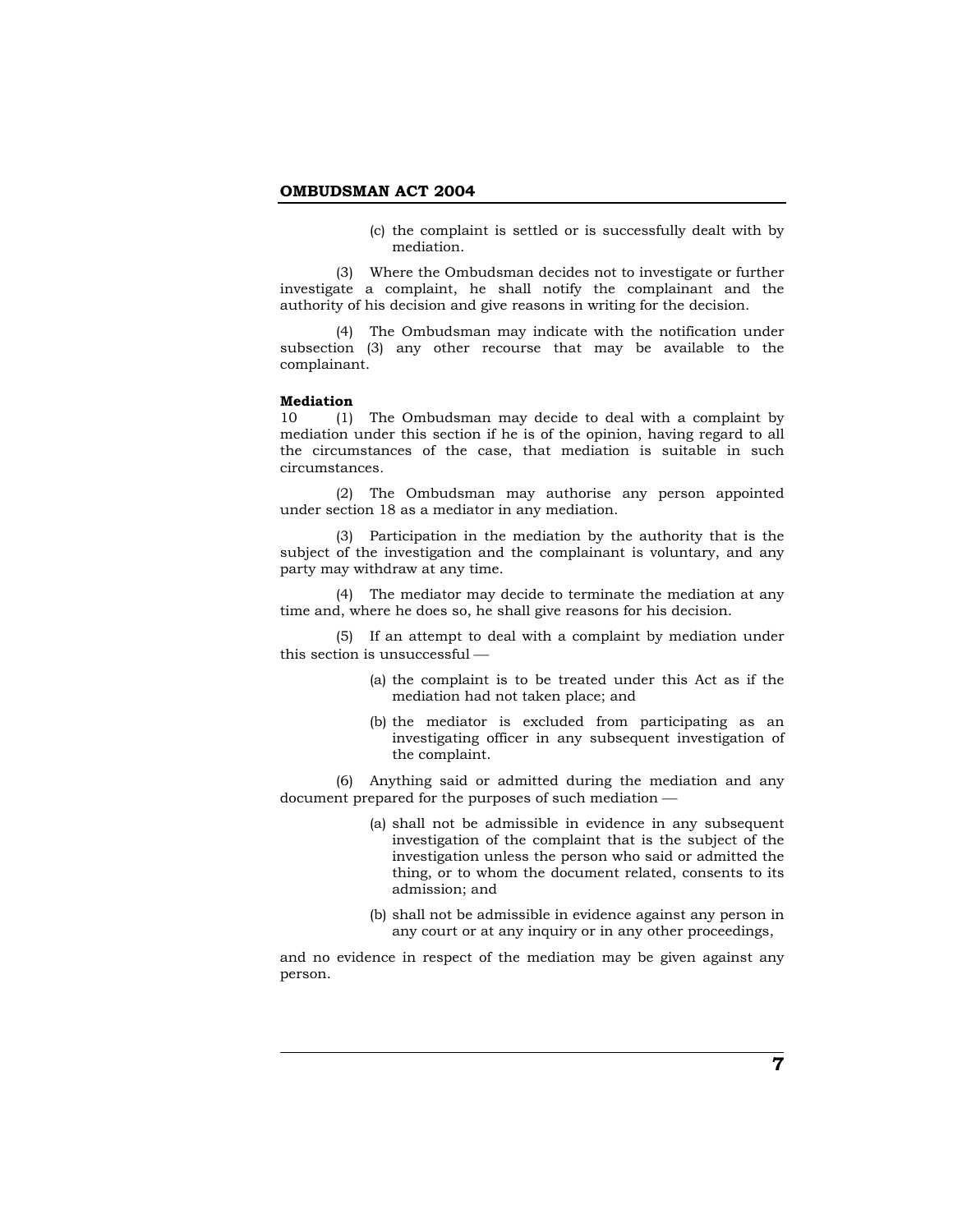#### **Notice of intention to investigate**

11 (1) If the Ombudsman decides to conduct an investigation he shall, before commencing the investigation, give a senior officer of the authority that is the subject of the complaint and the complainant notice, in writing, under subsection (2).

- (2) The notice shall  $-$ 
	- (a) inform the senior officer and the complainant of the Ombudsman's intention to conduct the investigation;
	- (b) identify the administrative action that forms the subject of the investigation; and
	- (c) inform the senior officer and complainant in general terms of the Ombudsman's powers in respect of an investigation.

#### **Investigations**

12 (1) Every investigation by the Ombudsman shall be conducted in private.

- (2) When conducting an investigation, the Ombudsman  $-$ 
	- (a) shall not be bound by the rules of evidence but shall comply with the rules of natural justice;
	- (b) may obtain information from such persons, and in the manner, he considers appropriate;
	- (c) may make such inquiries as he considers appropriate; and
	- (d) may, on giving reasonable notice to a senior officer in the authority the subject of the investigation and at any reasonable time  $-$ 
		- (i) enter upon any premises occupied by the authority and inspect the premises; and
		- (ii) subject to sections 13 and 14, carry out therein any investigation which is within his jurisdiction.

 (3) If, during the course of an investigation or thereafter, the Ombudsman is of the opinion that there is evidence of any breach of duty or misconduct on the part of any officer or employee of any authority, or of an offence, he shall refer the matter to an appropriate authority for further consideration.

 (4) Where the Ombudsman makes a reference to an appropriate authority under subsection (3), proceedings under this Act with respect to any investigation are stayed pending consideration of the matter by the appropriate authority.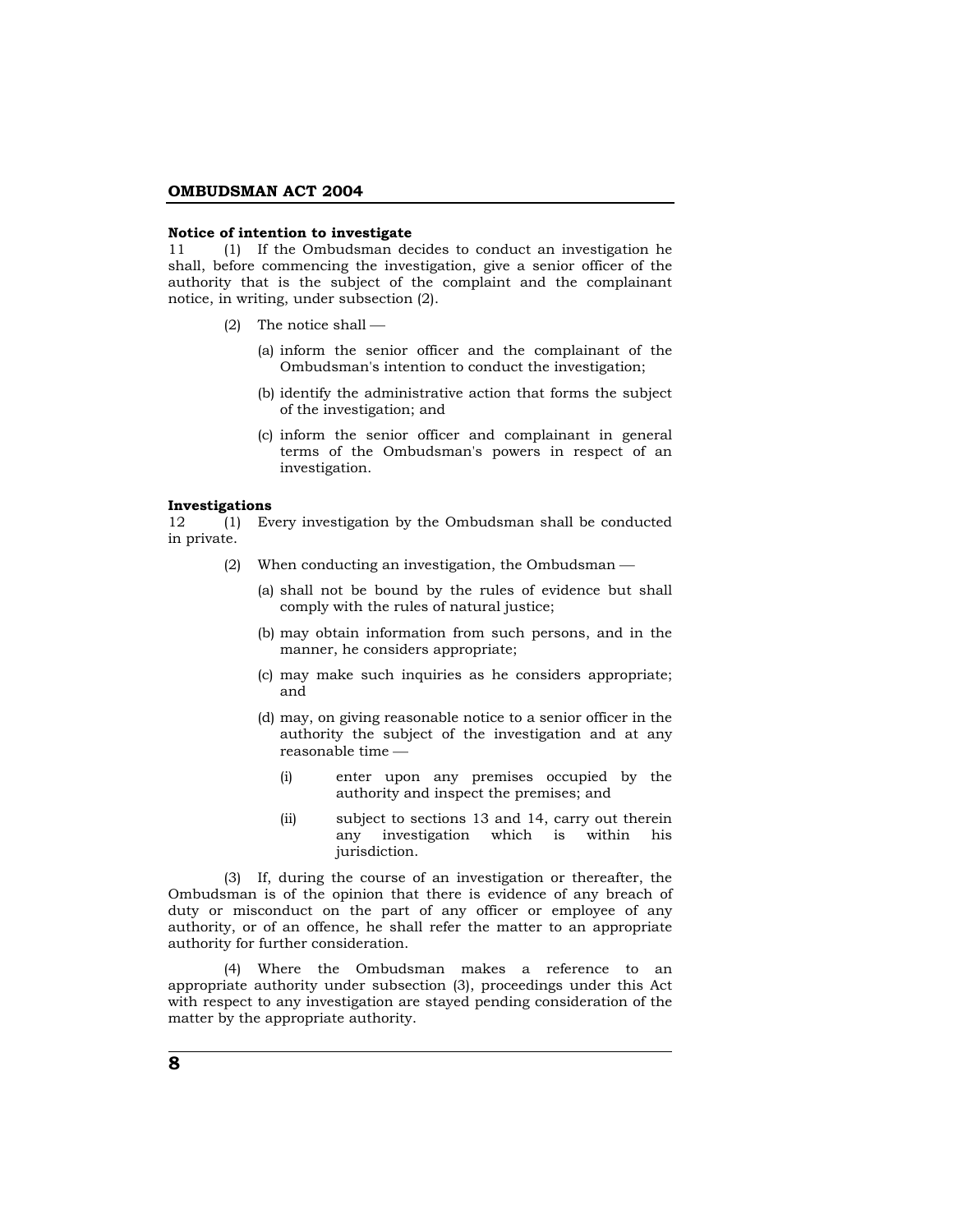(5) Subject to the provisions of this Act, the Ombudsman may regulate investigations and proceedings under this Act in such manner as he sees fit.

#### **Evidence**

13 (1) Subject to this Act, for the purposes of an investigation the Ombudsman —

- (a) may require any officer or member of the authority that is the subject of the investigation, the complainant or any other person who is in his opinion able to provide information or produce documents relevant to the investigation to give such information or produce such documents; and
- (b) may summon before him and examine on oath or affirmation any person referred to in paragraph (a).

 (2) For the purposes of such investigation, the Ombudsman shall have the same powers as the Court in so far as those powers relate to the attendance and examination of persons (including the administration of oaths or affirmations) and in respect of the production of documents.

- (3) The Ombudsman shall not require  $-$ 
	- (a) any person to furnish any information or answer any  $question$  —
		- (i) relating to proceedings or deliberations of the Cabinet or any committee of the Cabinet;
		- (ii) that might prejudice the security, defence or international relations of Bermuda; or
		- (iii) that might prejudice the investigation or detection of offences;
	- (b) any person to produce so much of any document as relates to such proceedings or that might prejudice the matters mentioned in paragraph (a);
	- (c) any Minister or Junior Minister to furnish any information or answer any question.

 (4) For the purposes of subsection (3 )(a)(i) a certificate by the Secretary to the Cabinet with the approval of the Premier and certifying that any information, question, document or part of a document so relates shall be conclusive.

# **Protection and privileges of witnesses**

14 (1) Every person shall have the same privileges in relation to the giving of information to the Ombudsman, the answering of questions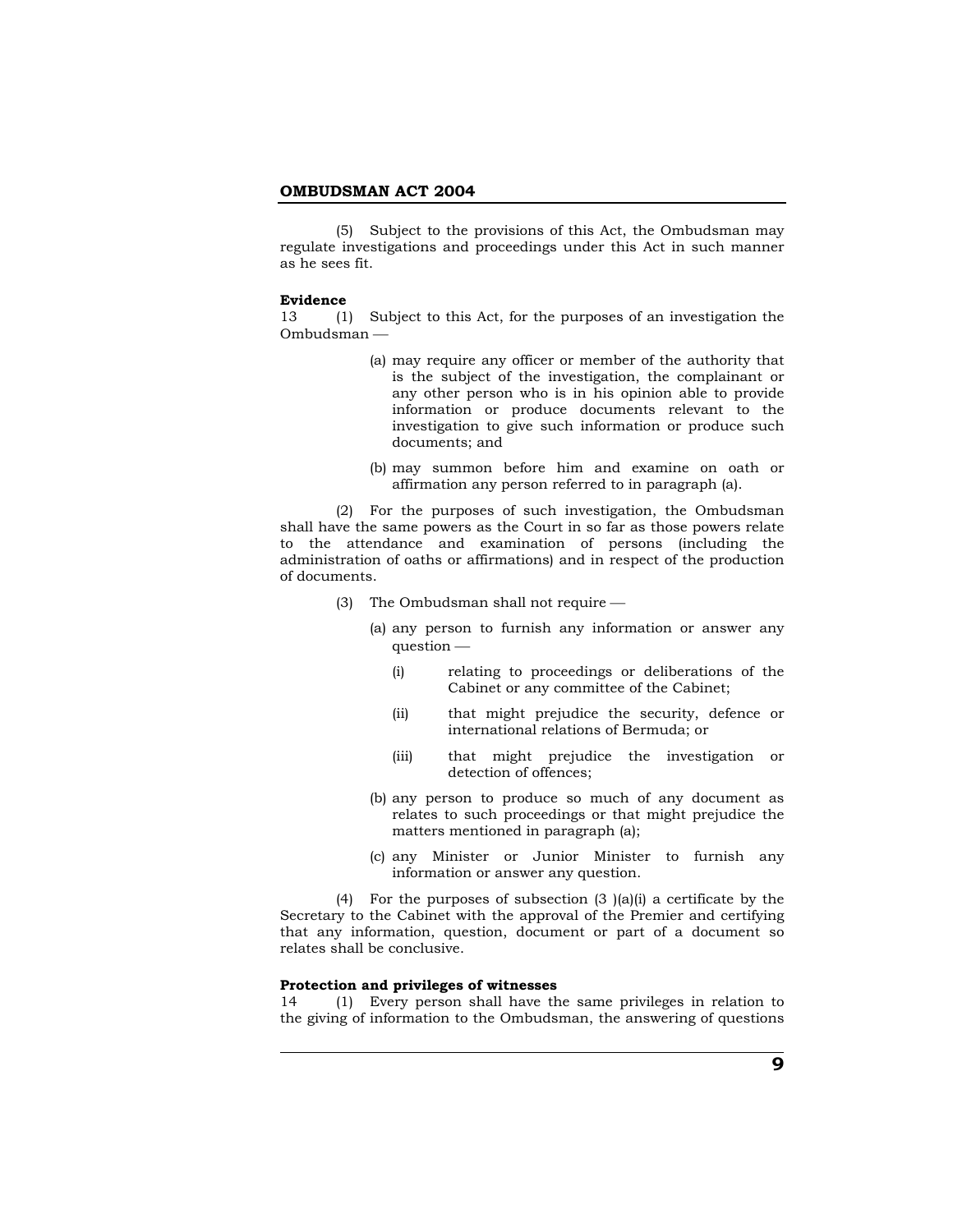put by the Ombudsman, and the production of documents and things to the Ombudsman, as witnesses have in the Court.

 (2) Compliance with any requirement of the Ombudsman under section  $13 -$ 

- (a) is not a breach of any relevant obligation of secrecy or non-disclosure, or of the enactment or provision by which that obligation is imposed; and
- (b) no person shall be liable to prosecution for an offence against any enactment by reason only of that person's compliance with any requirement of the Ombudsman under that section.

 (3) Except in proceedings for perjury within the meaning of the Criminal Code in respect of sworn testimony given by a person before the Ombudsman, or for an offence against section 25 or 26 —

- (a) no statement made or answer given by any person in the course of any investigation by or proceedings before the Ombudsman shall be admissible in evidence against that or any other person in any court or in any inquiry or other proceeding; and
- (b) no evidence in respect of proceedings before the Ombudsman shall be given against any person.

 (4) No person shall discriminate against another person in any of the ways specified in section 8 of the Human Rights Act 1981 because that other person —

- (a) complains, gives evidence or otherwise assists with the inquiry, investigation or reporting of a complaint or other proceedings under this Act; or
- (b) discloses information to the Ombudsman about suspected maladministration on the part of an authority.

 (5) Where the Ombudsman has reasonable grounds for believing that any person has contravened subsection (4), he may, with the consent of that person, refer the matter to the Human Rights Commission for consideration.

## **Procedure after investigation**

15 (1) If, at the conclusion of an investigation, the Ombudsman determines that there is no evidence of maladministration on the part of the authority that is the subject of the investigation, he shall record his decision and the reasons in writing and, as soon as is reasonable, notify both the complainant and the authority thereof.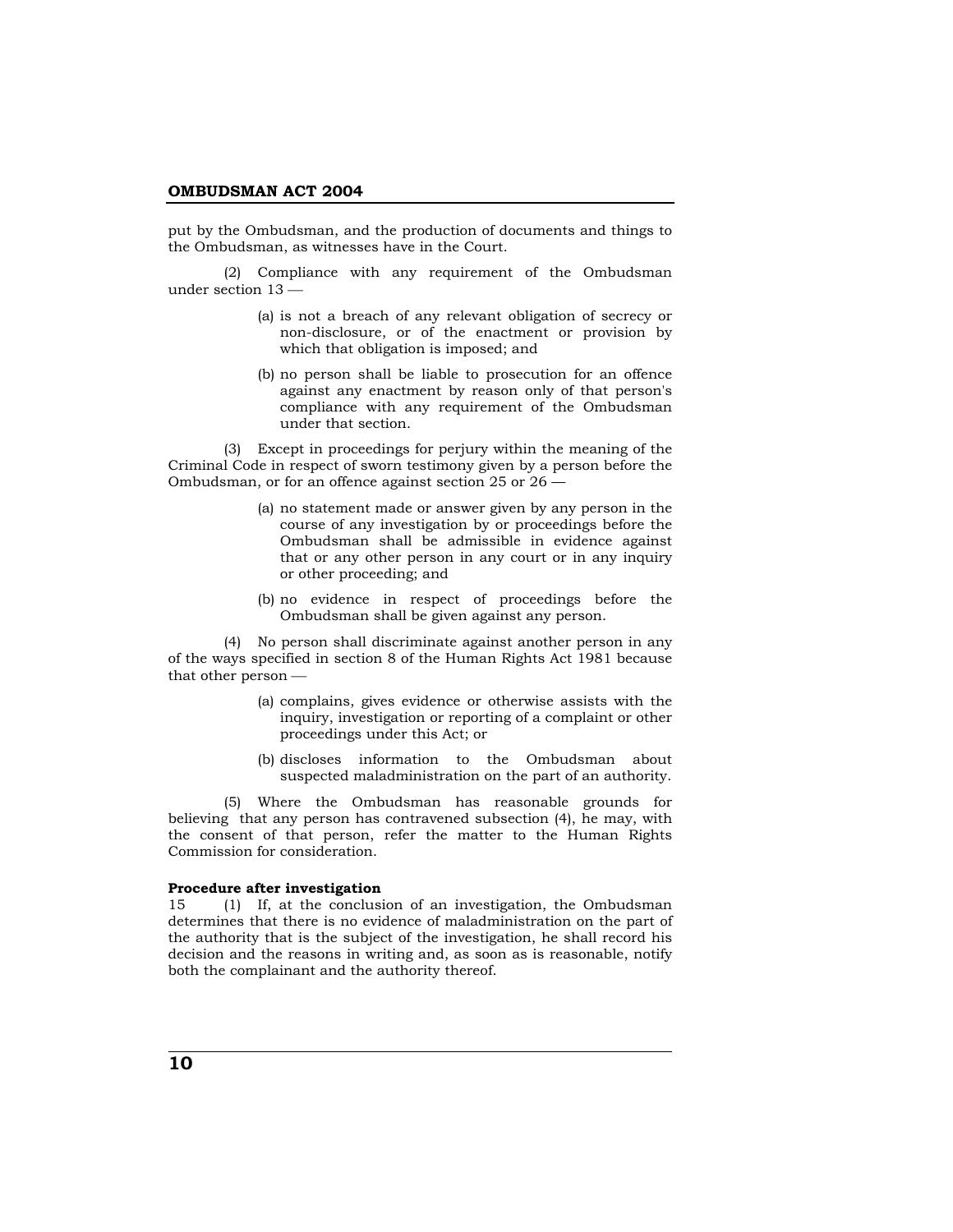(2) The Ombudsman may indicate with the notification under subsection (1) any other recourse that may be available to the complainant.

 (3) If, at the conclusion of an investigation, the Ombudsman decides that there is evidence of maladministration on the part of the authority, the Ombudsman shall report his decision to the authority and the complainant and make such recommendation to the authority as he sees fit.

 (4) Without restricting subsection (3), the Ombudsman may recommend that  $-$ 

- (a) a matter should be referred to an appropriate authority for further consideration;
- (b) an omission or a delay should be rectified;
- (c) a decision or recommendation should be cancelled or altered;
- (d) reasons should be given;
- (e) a practice, procedure or course of conduct should be altered; or
- (f) an enactment should be reviewed.

#### **Authority to notify Ombudsman of steps taken**

16 (1) Where the Ombudsman makes a recommendation to an authority under section  $15(3)$  —

- (a) the authority shall notify the Ombudsman, in writing, within twenty business days of receipt of the recommendation, of the action that has been taken or is proposed to give effect to the recommendation;
- (b) where the authority has taken no action within twenty business days of receipt of the recommendation or does not propose to take any action, the authority shall give reasons, in writing, for failure to implement the recommendation.

 (2) The Ombudsman may, if he thinks fit in the circumstances of a particular investigation, in writing, extend the time period specified in subsection (1).

 (3) If within the time period specified in this section, the  $a$ uthority  $-$ 

- (a) fails to notify the Ombudsman of the action that has been taken or is proposed; or
- (b) (i) has taken no action; or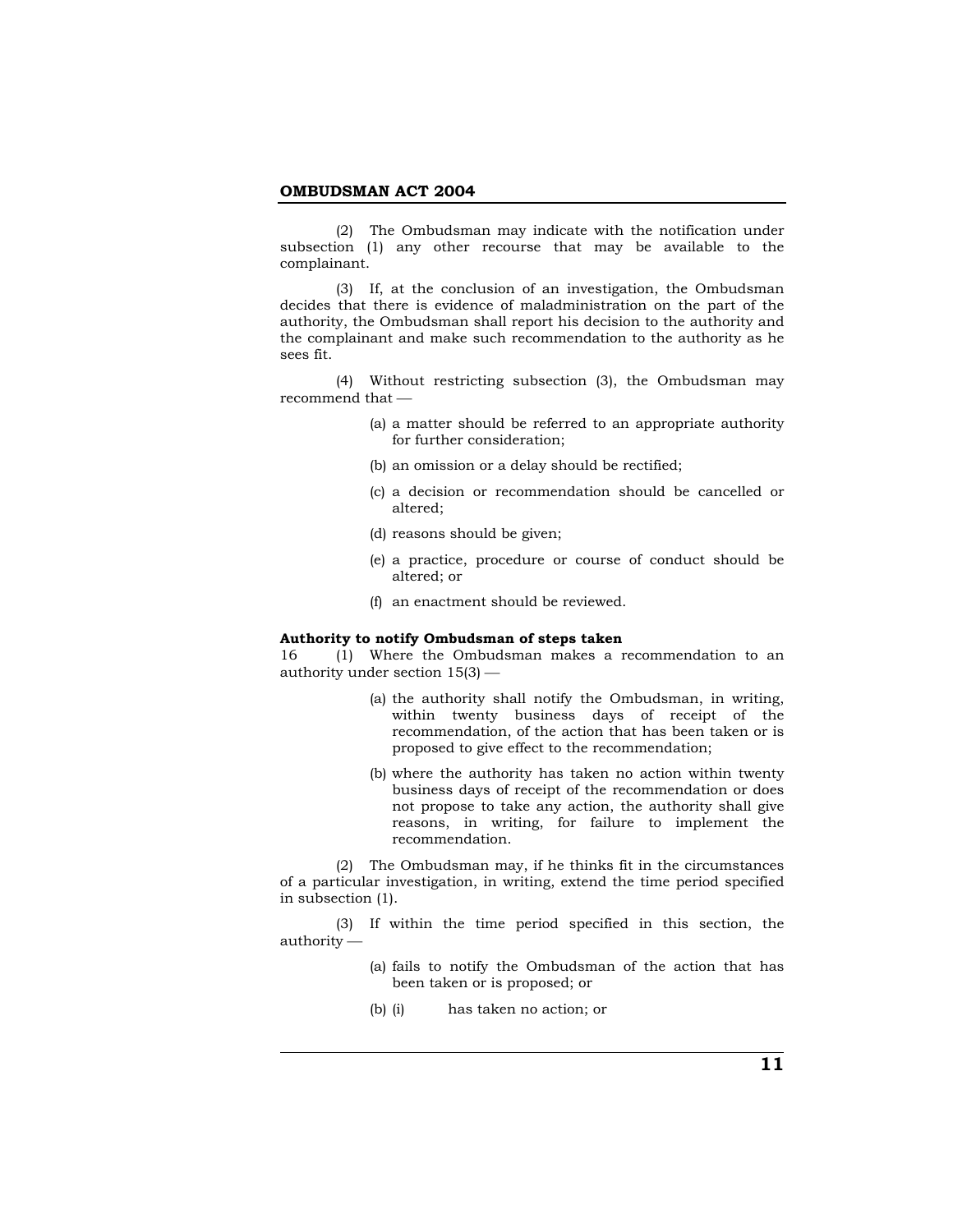(ii) has taken action that in the Ombudsman's opinion is inadequate or inappropriate,

the Ombudsman, after considering any reasons given by the authority, may submit a special report under section 24(2).

#### **Adverse comment**

17 (1) The Ombudsman shall not —

- (a) in any recommendation given under section 15(3); or
- (b) in any report made under section 24,

make any statement that is adverse to any authority or person unless that person has been given an opportunity to be heard.

 (2) A person to whom subsection (1) applies may be represented at the hearing by a barrister and attorney or any other person.

 (3) In this section, "barrister and attorney" means a person admitted and enrolled as a barrister and attorney under section 51 of the Supreme Court Act 1905.

#### **Staff**

18 (1) Without prejudice to subsection (2), there shall be appointed to assist the Ombudsman in the discharge of his functions such number of public officers as may be required.

 (2) The Ombudsman may, in addition, engage from time to time such technical or professional advisers as he considers necessary to assist him in the discharge of his functions.

 (3) Every person appointed under this section is subject to the Ombudsman's direction and control in the performance of functions under this Act.

## **Delegation**

19 (1) Subject to subsection (2), anything that is to be done by the Ombudsman, may be done by a duly authorised member of the Ombudsman's staff.

 (2) The delegation of the Ombudsman's functions provided for by subsection (1) does not extend to the expression of an opinion on any accounts, or to the signing or submission of any report under section 24.

### **Ombudsman and staff to maintain secrecy**

20 (1) The Ombudsman and every person appointed under section 18 shall maintain secrecy in respect of all matters that come to their knowledge in the exercise of their functions and shall not communicate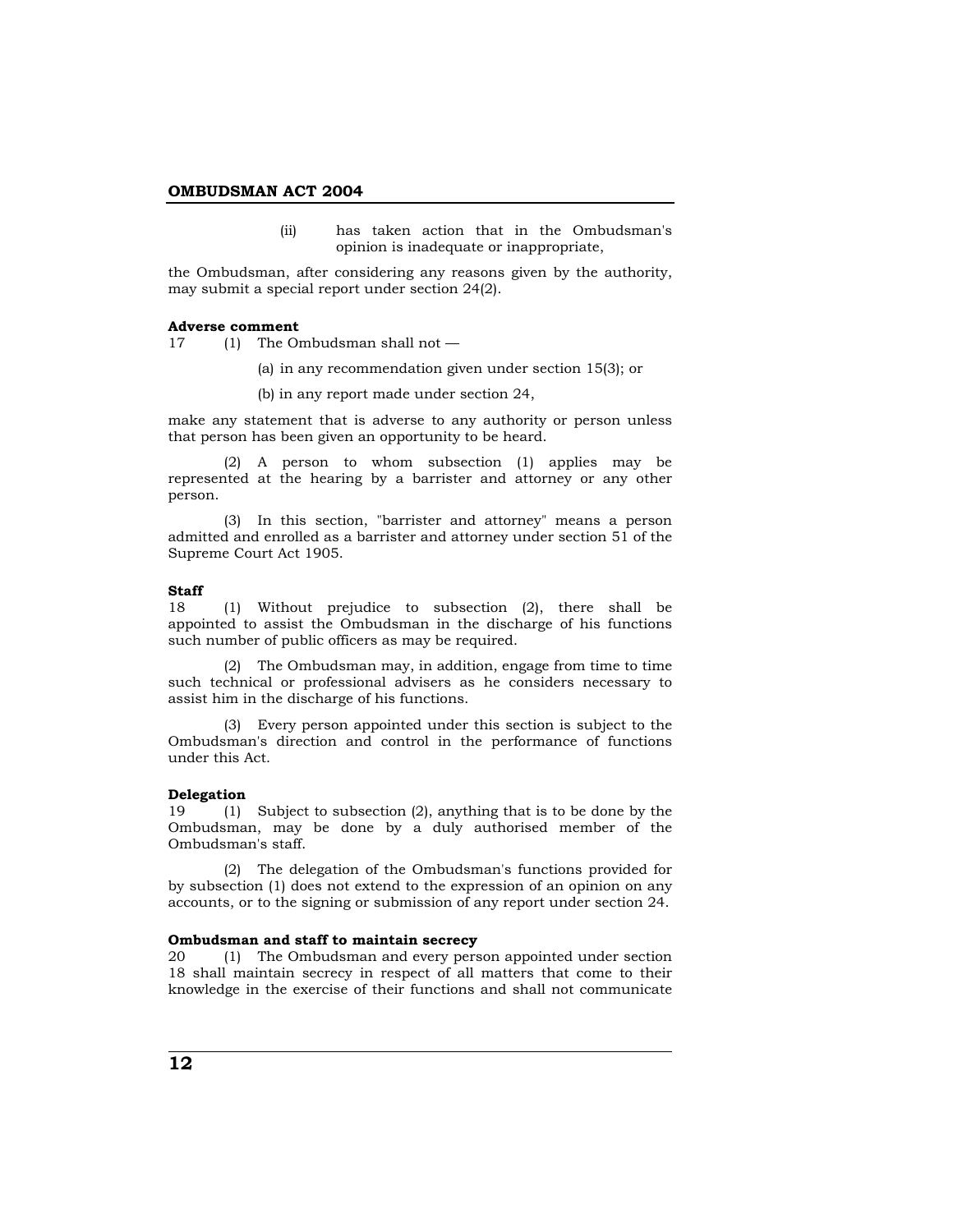any such matter to any person except for the purpose of carrying out functions under this Act.

 (2) Information or documents obtained by the Ombudsman or persons engaged or employed under section 18 in the course of or for an inquiry or investigation shall not be disclosed except for the purpose of ⎯

- (a) a reference to an appropriate authority under section 12(3);
- (b) a report to the Legislature under section 24; or
- (c) proceedings under section 25 or 26.

#### **Privilege**

21 (1) No proceedings, civil or criminal, shall lie against the Ombudsman or any person appointed under section 18 in respect of anything done or omitted to be done or reported or said in the performance or intended performance of their functions under this Act unless it is shown that the Ombudsman or person acted in bad faith.

 (2) Neither the Ombudsman or any person appointed under section 18 shall be called to give evidence in any court, or in any proceedings of a judicial nature, in respect of anything coming to their knowledge in the exercise of their functions under this Act.

 (3) Anything said or any information given or any document or thing produced by any person in the course of any investigation conducted by, or proceedings before, the Ombudsman under this Act shall be privileged in the same manner as if the investigation or proceedings were proceedings in the Court.

#### **Protection of title**

22 No person other than the person for the time being appointed as the Ombudsman may  $-$ 

- (a) use the title "Ombudsman"; or
- (b) hold himself out to be the Ombudsman.

#### **Appropriation of funds; accounts**

23 (1) All salaries, other than that of the Ombudsman, all allowances and other expenditure payable or incurred under this Act, shall be payable out of money appropriated by the Legislature for the purpose.

 (2) The Ombudsman shall be designated as controlling officer in respect of estimates of expenditure approved in relation to the office of Ombudsman.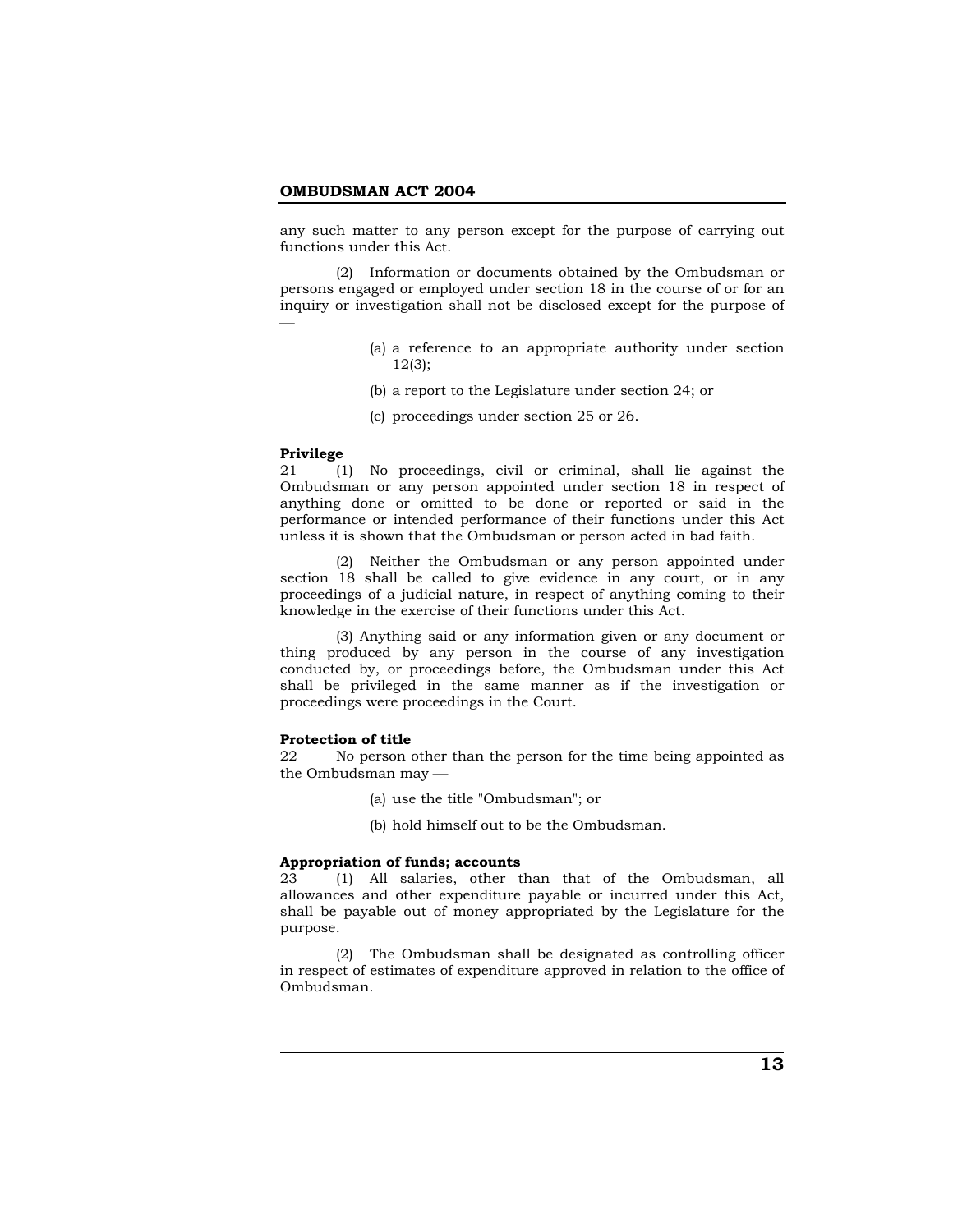(3) The Ombudsman shall cause proper accounts to be kept and maintained of all the financial transactions with respect to the office of the Ombudsman and shall prepare in respect of each financial year, a statement of such accounts in such form as the Accountant General may direct.

 (4) The accounts of the Ombudsman shall be audited and reported on annually by the Auditor-General, and for that purpose the Auditor-General or any person authorised by him in that behalf shall have access to all books, records, returns and other documents relating to such accounts.

## **Annual and special reports**

24 (1) The Ombudsman shall, as soon as practicable and in any case within six months after the end of each year, prepare a report on the performance of his functions under this Act during that year.

- $(2)$  Where
	- (a) any administrative action that is under investigation is in the opinion of the Ombudsman of public interest; or
	- (b) the Ombudsman has made a recommendation under section 15(3) and within the period specified no, or in his opinion no adequate, action has been taken by the authority to remedy the administrative action complained against,

then the Ombudsman may prepare a special report on the investigation.

 (3) The Ombudsman shall address and deliver his annual report and any special report made under this section to the Speaker of the House of Assembly, and send a copy of the report to the Governor and the President of the Senate.

 (4) Where any part of a report deals with any matter concerning an authority for which a Minister is charged with responsibility, the Ombudsman shall also send copies of that part or those parts of the report to that Minister for his information.

#### **Obstruction and contempt**

 $25$  (1) If any person without lawful excuse  $-$ 

- (a) obstructs the Ombudsman in the performance of his functions under this Act; or
- (b) does any act or makes any omission in relation to an inquiry or investigation under this Act which, if that inquiry or investigation were a proceeding in the Court, would constitute the offence of contempt of Court,

that person commits the offence of contempt under this Act.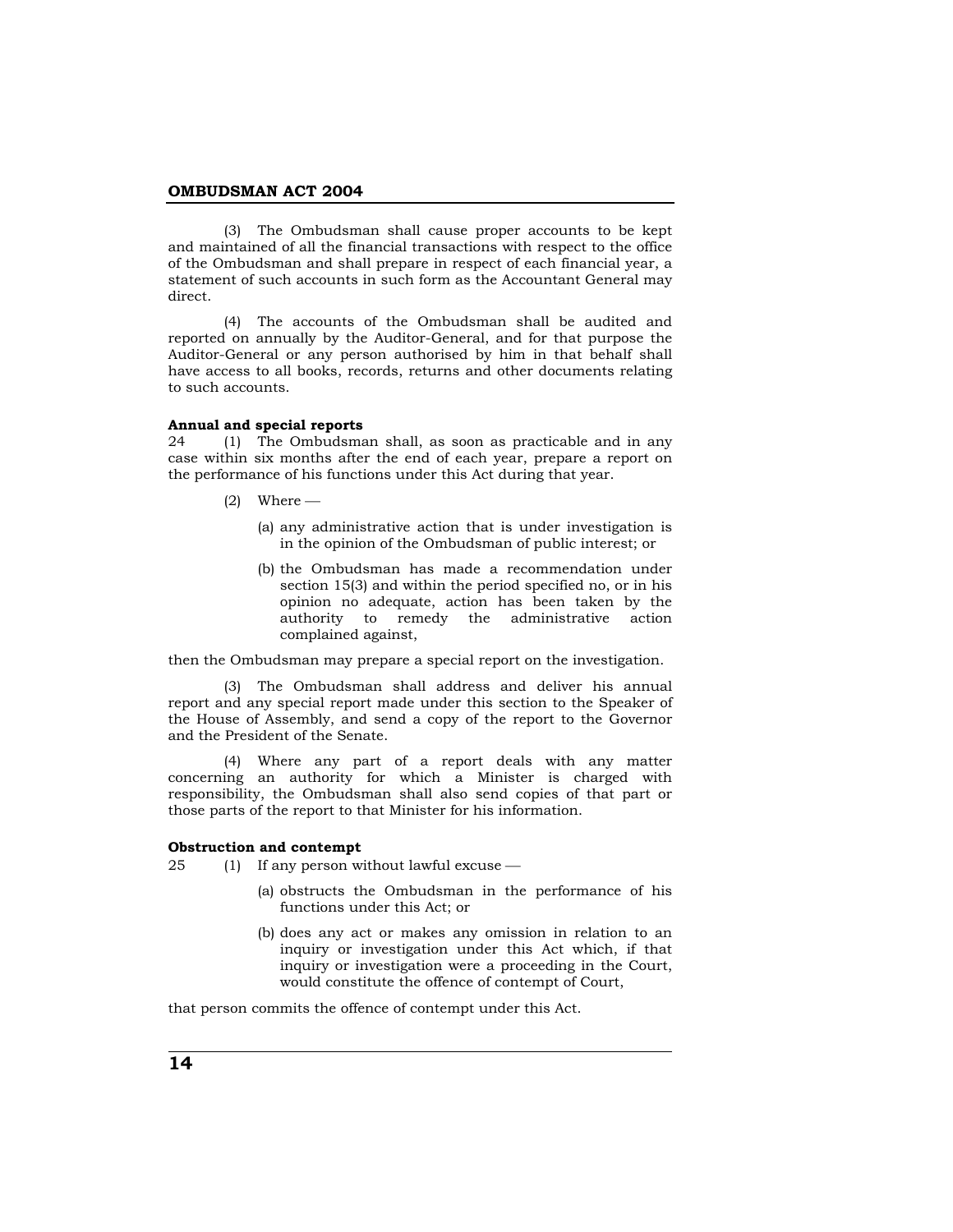(2) Where a person commits an offence under subsection (1), the Ombudsman may certify the offence to the Court.

 (3) Where an offence is certified under subsection (2), the Court may inquire into the matter.

 (4) After hearing any witnesses who may be produced against or on behalf of the person charged with the offence, and after hearing any statement that may be offered in defence, the Court may deal with him in any manner in which the Court could deal with him if he had committed the like offence in relation to the Court.

## **Offences**

26 (1) A person commits an offence if he does any of the  $f$ ollowing  $-$ 

- (a) intentionally makes a false statement to, misleads or attempts to mislead the Ombudsman or another person in the exercise of any function or power conferred by this Act; or
- (b) discloses information or documents in contravention of section 20.

 (2) Any person who commits an offence contrary to subsection (1) is liable on summary conviction to a fine not exceeding \$1,000.

#### **Savings**

27 Except as otherwise provided in this Act, nothing in this Act shall be construed as limiting or affecting any right of appeal, objection or other remedy or privilege given to any person by any other law.

#### **Transitional**

28 Any complaint or other proceedings in respect of administrative action of an authority to which this Act applies that was filed before the commencement of this Act shall be dealt with under the procedures in operation on the date the matter or proceeding was filed.

#### **Commencement**

29 This Act comes into operation on such day as the Premier may appoint by notice published in the Gazette.

#### **SCHEDULE** (section 6(3))

# **ACTIONS NOT SUBJECT TO INVESTIGATION**

1 Administrative action which, by virtue of any provision of the Constitution, may not be inquired into by any court.